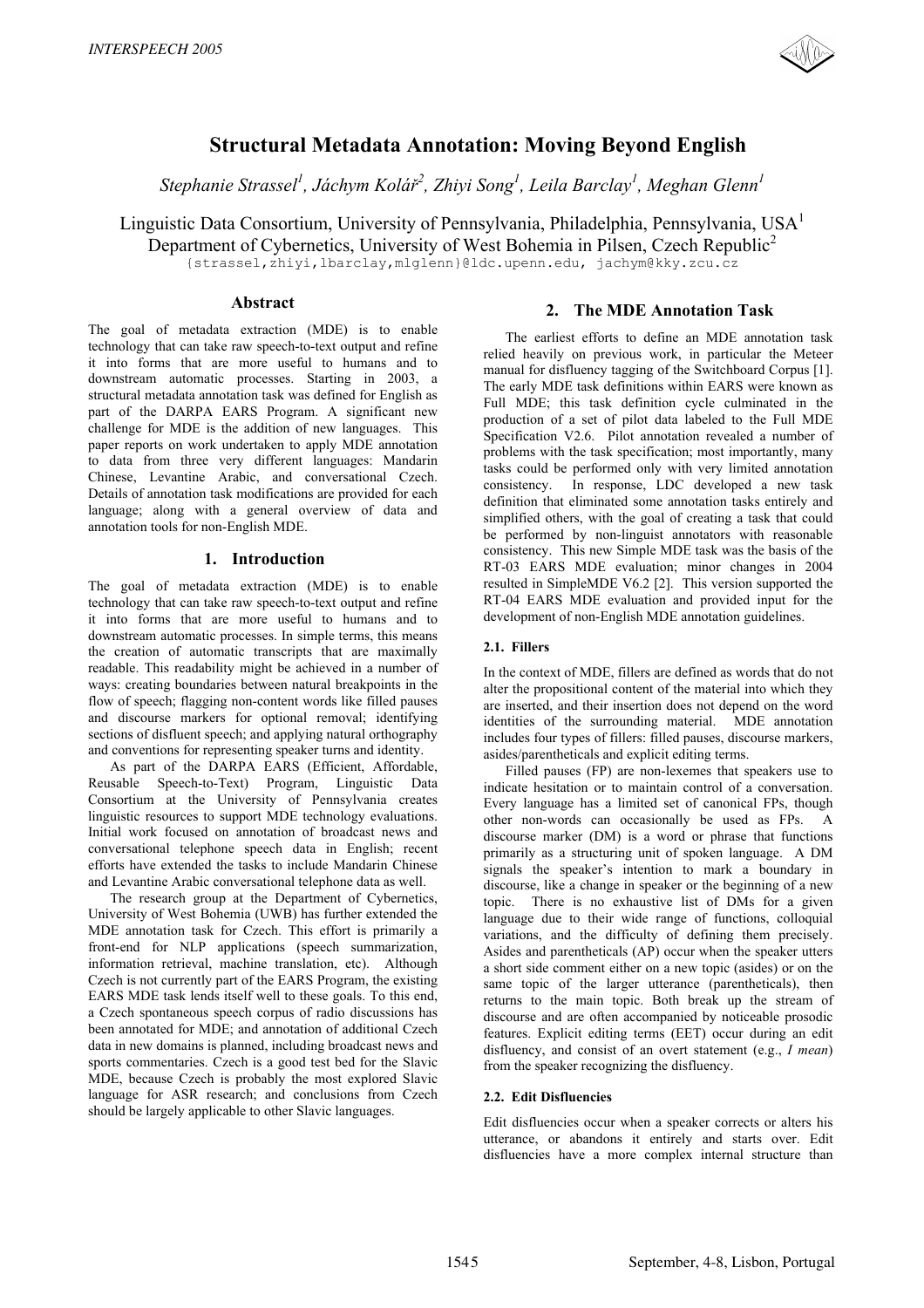fillers, consisting of the original utterance (reparandum), an interruption point, an editing phase and a correction. There are four types of disfluencies: repetitions; revisions; restarts; and complex disfluencies, which consist of multiple or nested edits. In Simple MDE, annotators label only the deletable region (DELREG) of the disfluency, which corresponds to the reparandum. In cases where the reparandum contains multiple disfluent utterances, annotators identify the maximal extent of the disfluent portion, starting with the left edge of the first disfluency and continuing to the right edge (IP) of the final disfluency.

#### **2.3. SUs**

One of the goals of MDE annotation is the identification of all units within the discourse that function to express a complete thought or idea on the part of the speaker. Within MDE these elements are called SUs (Syntactic, Semantic or Slash Units). As with disfluency annotation, the goal of SU labeling is to improve transcript readability by presenting information in small, structured, coherent chunks.

There are four sentence-level SUs. Statements are complete SUs that function as a declarative statement and are marked with **/.**; questions are complete SUs that function as an interrogative and are marked with **/?**. Backchannels are an open class of words uttered by the non-dominant speaker to indicate engagement in the conversation and are marked with **/@**. Incomplete SUs occur when an utterance does not constitute a grammatically complete sentence, phrase or continuer, and does not express a complete thought; these are marked with **/-**. To enhance inter-annotator consistency, there are also sentence-internal clausal and coordinating SUs (/, and  $/$ &

# **3. Non-English MDE**

A significant new challenge for MDE is the addition of new languages. As part of EARS, LDC began pilot work in 2004 to extend the English annotation task to Mandarin Chinese and Levantine Arabic. UWB has further developed the task for spontaneous Czech. In each case, the English task definition served as a starting point. Native speakers of each language were first trained to perform the English annotation task with consistency; they then began a multi-stage, cyclic annotation effort to produce both language-specific guidelines and annotated data in the new target languages.

With all three languages under discussion, the MDE annotation task has been applied only to spontaneous speech data; read speech has not been considered. The data annotated for Chinese and Arabic includes conversational telephone speech collected under LDC's Fisher telephone collection protocol [3]. The Chinese calls were drawn from a larger corpus of over 200 hours of transcribed Mandarin telephone speech collected by HKUST. The Arabic data is drawn from the Fisher Levantine Arabic corpus which consists of over 500 hours of speech from participants living in Jordan and Lebanon. The speech corpora and MDE annotations have already been distributed to EARS sites; future plans call for additional MDE annotation plus general publication of the data through LDC.

The Czech MDE corpus consists of recordings from the radio program Radioforum broadcast by Czech Radio 1. Radioforum is a live discussion show, where invited guests spontaneously answer topical questions asked by 1-2 interviewers. The material includes passages of interactive dialog, but longer stretches of monolog-like speech prevail. In all, the corpus contains 24 hours of transcribed speech. A more detailed description of the corpus is given in [4].

In addition to annotation guidelines, customized annotation software is required to handle the range of languages and variable task definitions. LDC created an MDE annotation tool using its Annotation Graph Toolkit (http://www.ldc.upenn.edu/Projects/MDE) [5]. The tool supports English, Chinese, Arabic and other languages and is highly customized for the MDE task, allowing users to highlight relevant spans of text, play the corresponding speech segments, and then record annotation decisions with a few mouse clicks or keystrokes. A new tool called Quick Annotator (QAn) was developed for Czech annotation (http://www.mde.zcu.cz). QAn has similar functionality as the AGTK MDE Toolkit, but utilizes a simpler linear XMLlike format based on the Transcriber (.trs) format, with special MDE extensions. Conversion between the QAn format and LDC's AG format is possible.

## **3.1. Chinese MDE**

## *3.1.1. Fillers and Edits*

The fundamental concept of fillers ports well to Mandarin Chinese. During the pilot annotation effort, filled pauses, discourse markers and EETs were labeled. The set of filled pauses in Chinese includes: 嗯 (En), 唔 (Um), 呃 (Eh) and 啊 ( Some filled pause words can also act as backchannels:

#### *EN* as Filled Pause: A: 作业*嗯*太多了 /.  *There is too much uh homework /. EN* as Backchannel: B: 嗯 /@ *Oh /@*

Like filled pauses, discourse markers in Chinese are functionally similar to English. One Chinese-specific challenge is the presence of sentence-final particles like  $\mathbb{F}_4$   $\mathbb{F}_6$ 咯 呢 啊 呀 and 么. These items can have an interrogative, modality, or discourse function in spoken Chinese; so in some cases they are quire similar to discourse markers. But because distinguishing among the three functions is quite difficult, and because particle usage is highly variable from one speaker to another, the current task definition does not label sentencefinal particles at all. Interjections and emotives are also very common in spoken Chinese but are not labeled, although they can sometimes look like discourse markers. These items are primarily used to express emotion (admiration, surprise, sadness, blame) or to draw attention; they do not primarily serve to structure the flow of conversation, as is the case with true discourse markers as defined by MDE.

Revisions and restarts function identically in Chinese and English. Repetitions, however, pose a challenge to the current MDE task, largely due to the fact that in Chinese there is no clear concept of a word. A word in Chinese can contain only one character or multiple characters. Repetition occurs when the speaker repeats a single phoneme, a string of words or the full sound of a word more than once. In the following example, [*Chufei*] is a repetition of a whole word (two syllables) and [*ke*] is a repetition of a character that is part of the word of *kefu*: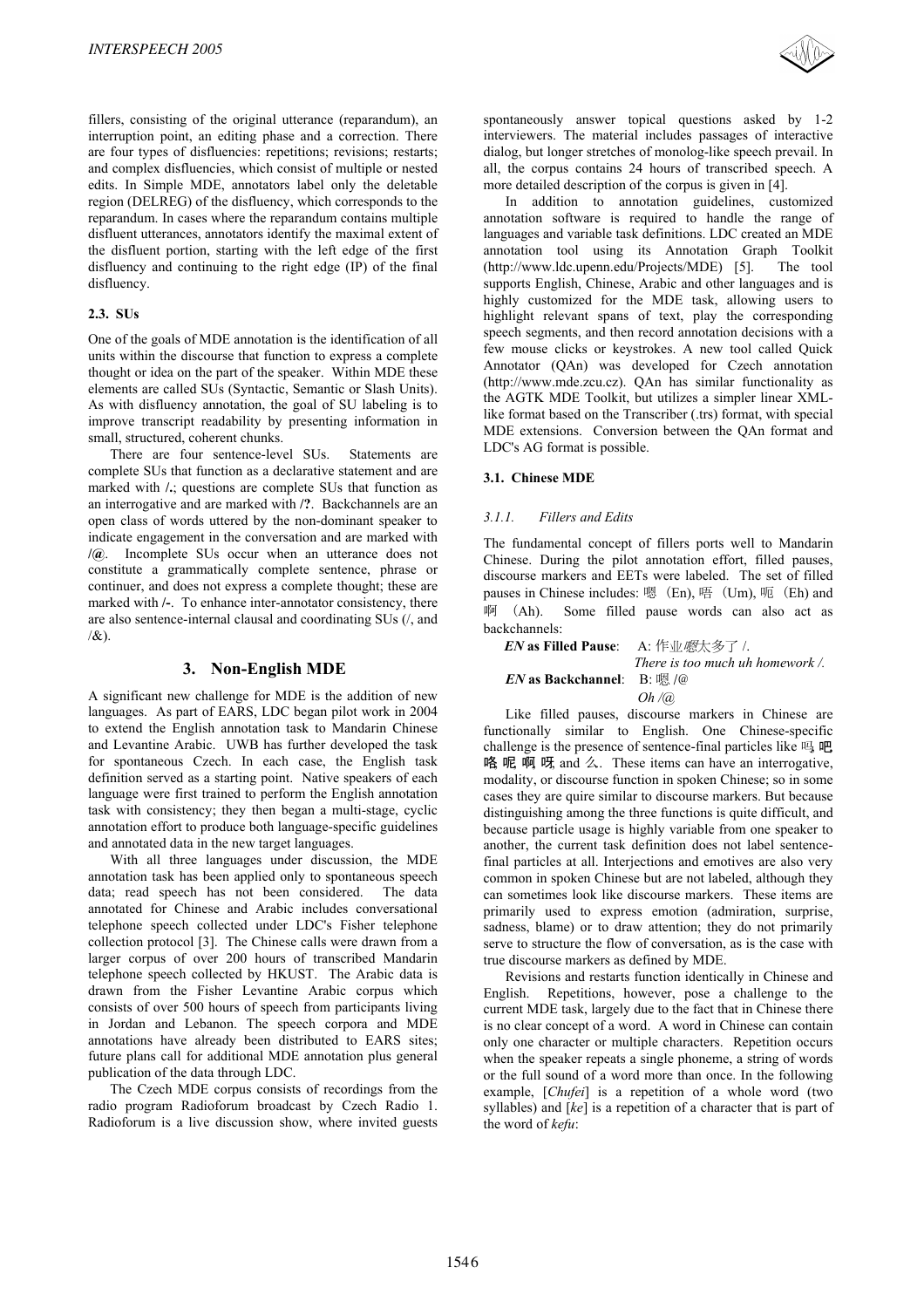

[除非] 除非是自己[克] 克服不了的罗/. [Chufei] chufei shi ziji [ke] kefu bu liao de LUO /. *Except except that it's a problem I can't sol- solve myself /.* 

#### *3.1.2. SUs*

Significant challenges arise in defining SUs for Chinese. Unlike English, semantic and syntactic boundaries do not often coincide in Chinese; this motivates a major reworking of the rules for labeling sentence-external as well as sentenceinternal SUs. The following example illustrates one such challenge:

| a: 李四这个家伙      | $lisi(1)$ this dude         |
|----------------|-----------------------------|
| b: 我因为救他       | I (2) because save him      |
| c: 受了伤         | $0(2)$ receive wound        |
| d: 居然不来看我      | $0(1)$ even not come see me |
| e: 跑到纽约度假去了 /. | $0(1)$ run to New York have |
|                | vacation go LE /.           |

*I hurt myself because of trying to save Lisi. Lisi that dude didn't even come to visit me. He went to New York for a vacation instead.* 

As the utterance is expressed in Chinese, there are two complete SUs, one embedded within the other. Such structures do not occur in English, and the existing SU rules do not specifically address such examples. By extension from English, one might be tempted to annotate three separate SUs (*a-c, d, e*). However, in Chinese this example is treated as a single SU because the whole utterance references the same subject/topic – "Lisi, that dude". Native speakers of Chinese interpret this passage as a single "sentence" and would only apply end-of-sentence punctuation after the final clause (*e*). Furthermore, creating separate SUs in Chinese would isolate clause *a* from *d* and *e* which rely on it for completion.

Clauses combine to form discourse units in Chinese. Several devices exist for building discourse units: prosodic elements; topic chains in which a set of clauses is linked by a topic in the form of zero anaphora [6]; and linking words like adverbs, conjunctions or subjunctives. When these devices are overtly expressed, clauses are annotated as a single SU. Otherwise, annotators are instructed to follow a rule of thumb: when the clauses share a subject, treat them as a single SU; if they have distinct subjects, treat them as multiple SUs. However, clauses with different subjects are sometimes closely linked to each other without an overtly expressed device. For example:

你不相信,我做给你看 /.

You not believe, I do to you see /.

*If you don't believe it, I'll do it for you to see /.*

These could be treated as two SUs, but the conditional subordinate relationship is missing. A more intuitive option is to treat such cases as a single SU.

### **3.2. Arabic MDE**

#### *3.2.1. Fillers and Edits*

As is the case with Chinese, fillers in Arabic are functionally similar to English. Filled pauses for all Arabic dialects include *ah, eh, ooh, mhm, uh, hmm*. As with Chinese, some filled pause words play other roles in spoken Arabic; this situation is further complicated by variation among different

dialects of Arabic. For instance, the pause fillers *eh* and *ah* can mean "yes" in the Lebanese and Jordanian dialects, respectively. The English annotation practice of automatically pre-tagging common filled pauses must be revised for Arabic to include an additional manual check, and annotators must be instructed to be sensitive to the occurrence of dualfunction words.

Dialect variation also complicates the situation for Arabic discourse markers. There exist several pan-dialectal DMs, for instance ϲϨѧѧѧѧѧѧѧόϳ (ya'3ni) "*I mean/it means*", ϑήѧѧѧѧѧѧѧѧѧόΘΑ (bti'3rif) "*you know*", (okay) "*okay*", and حلو (Hilu) "*nice*". Conversely, there also exist dialect-specific forms such as Lebanese (و هيسك aw heik) "*or such*" and أو هيسك (Tab Tayyib) "*good, okay*" in Jordanian Arabic. The use and choice of discourse markers varies widely depending on the geographic origin of the speaker. In mixed-dialect settings, speakers will attempt to be more precise in their speech, employing fewer discourse markers, but using a correspondingly higher rate of filled pauses.

One interesting case in spoken Arabic is the use of the name of God as a discourse marker or as a backchannel, in the form والله (wallah) which literally means "by God." When used in its literal sense, wallah is not a discourse marker. The DM usage of *wallah* can take on many meanings, such as "*really*," "*actually*," "*okay*" or "*good enough*"; these are distinguished by variable prosody.

Edit disfluencies in Arabic are structurally identical to those in English, for all types; the English annotation rules seem to be adequate for handling Arabic as well.

#### *3.2.2. SUs*

SUs have been generally easy to recognize in the Levantine Arabic data. One source of complexity in the placement of SU breaks is caused by word order differences across varieties of Arabic. In Modern Standard Arabic (MSA), which is prevalent in anchored broadcast news data, the standard word order is Verb-Subject-Object. In colloquial Arabic like the Levantine dialect spoken in the current corpus, the word order is fluid. This fact along with other major differences between MSA and each Arabic colloquial dialect argues for separate annotation guidelines for each variety.

A notable feature of SUs in Arabic is their length. SUs are in general much shorter than in English; in fact, they can be as short as one verb, since subject dropping is prevalent and verbs carry full inflection. A sentence containing multiple dropped-subject clauses, each joined by coordinating conjunction, would be treated as a single statement SU with internal coordinating SU breaks in the English task definition. However, a more satisfying treatment for Arabic labels each clause as a separate sentence-level SU, because each clause can stand alone as an expression of a complete idea. For instance:

بده سيارة جديدة ١. ويسـافر ١. Biddu siyyara jdeedi /. Wysafir /. *He wants a new car /. And to travel /.*

An exception is made when a semantic dependence exists between the two clauses, in which case the rule for English applies: the two clauses are joined as a single sentence-level SU but may also include an internal coordinating or subordinating break.